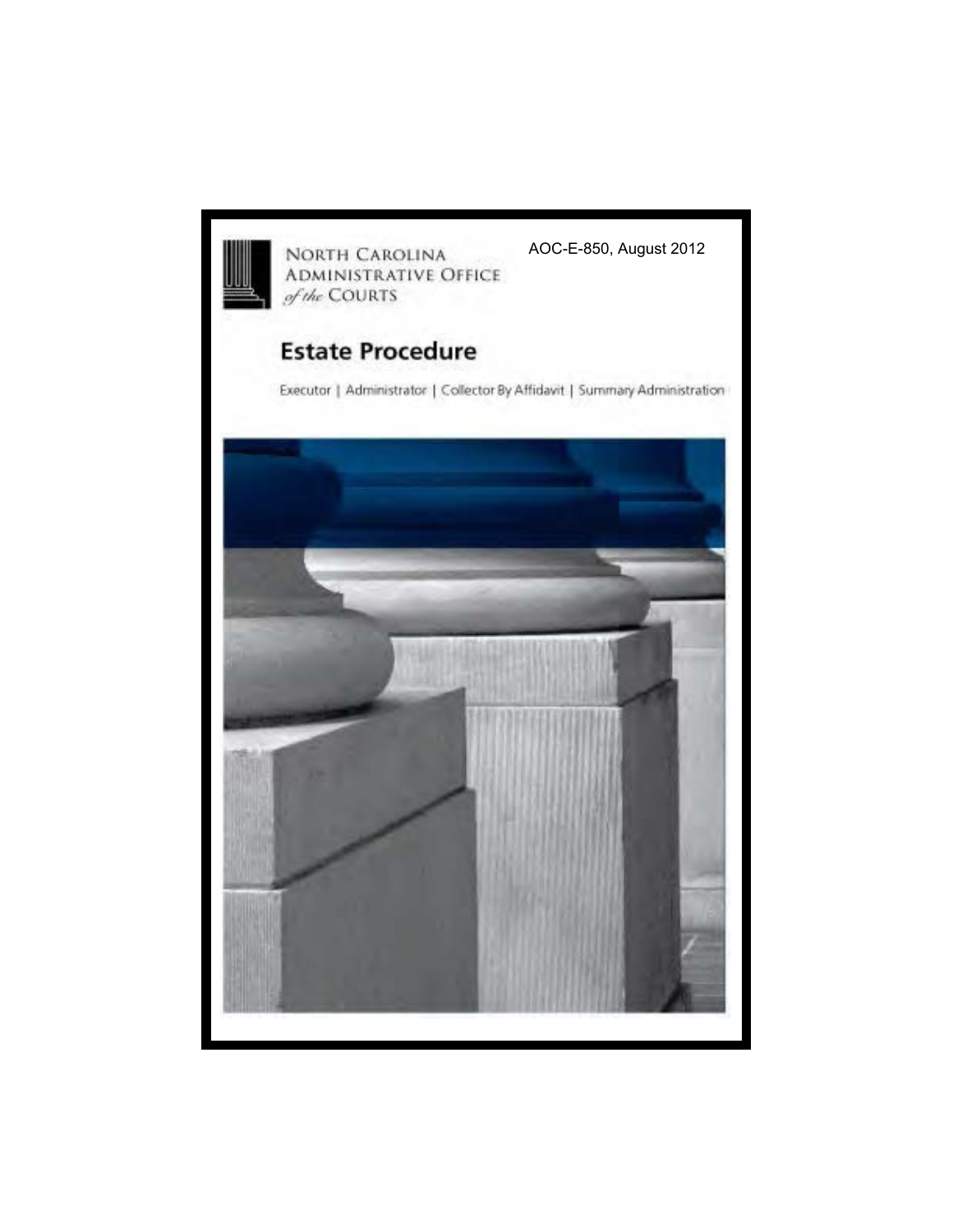*North Carolina Estate Procedure Pamphlet*

> *for Executor Administrator Collector By Affidavit*

# **IMPORTANT**

- The clerk of superior court in all 100 counties serves as the judge of probate and cannot **practice law or give legal advice.** Therefore, you should not ask the clerk or the clerk's staff to prepare your accounts or to advise you on the completion of forms or any legal issue.
- If you need advice, you should consult an attorney, especially regarding disbursement of any funds, any questions about handling insolvent estates, or concerning federal and state taxes payable by the estate.
- You must keep accurate records and file accurate accounts.
- Court costs and fees must be paid to the clerk of superior court. You will be informed about the amounts by the clerk's office.

Published by N.C. Administrative Office of the Courts Judge John W. Smith, Director PO Box 2448 Raleigh, NC 27602 August 2012

For copies of this pamphlet or forms, please contact your local clerk of superior court or obtain on-line at: **www.nccourts.org/Forms/Documents/735.pdf**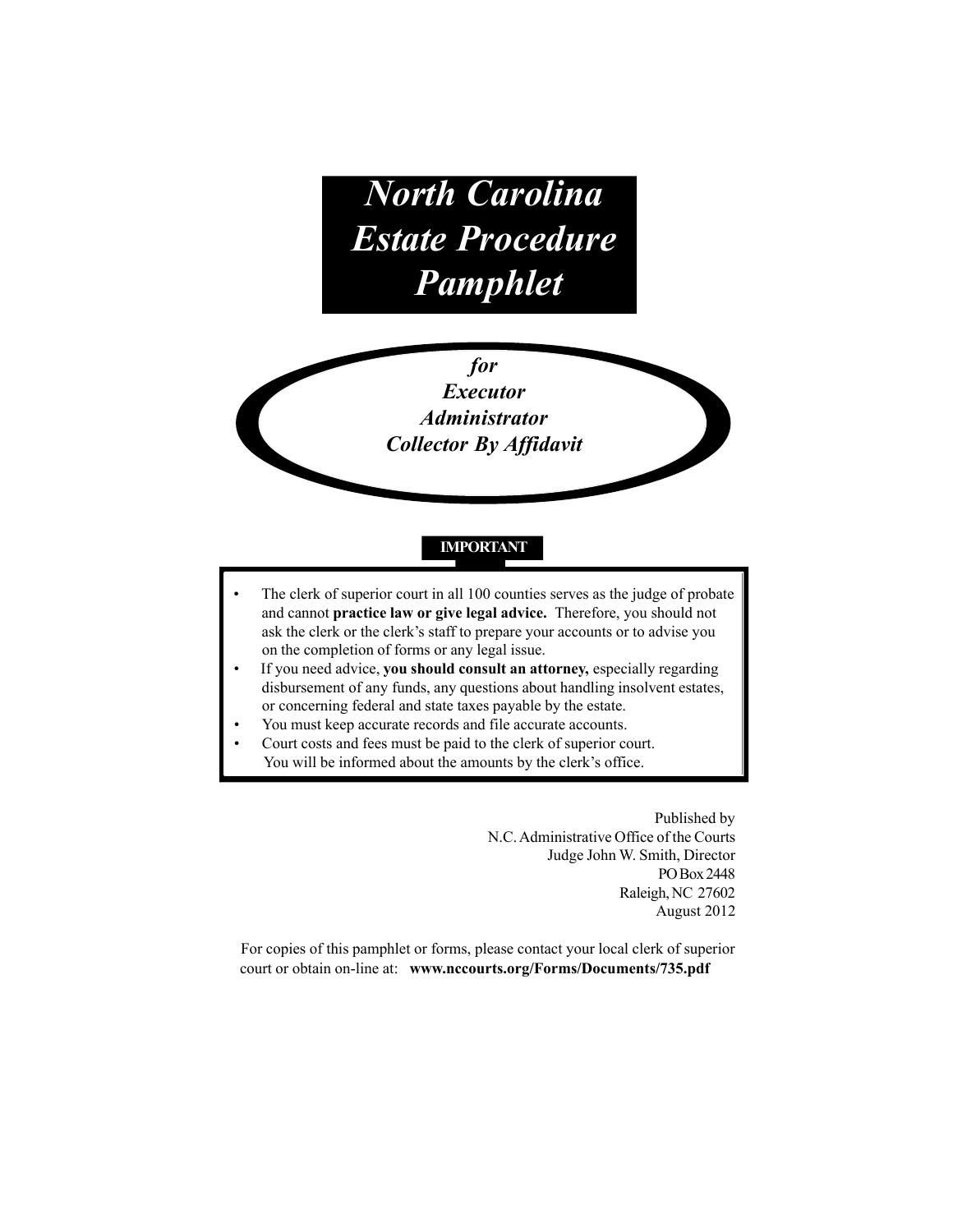### **REGULAR ADMINISTRATION OF AN ESTATE**

#### 1. **Will,Letters, Executor, Administrator, Personal Representative**

- (a) When a person dies with a will, the person is said to have died "testate." When a person dies without a will, the person has died "intestate."
- (b) When a person has died, a search should be made to see if that person (the decedent) left a will. If there is a will, the clerk of superior court, upon application, [*Application For Probate And Letters*,AOC-E-201] issues "letters" to the person who qualifies as executor of the will. "Letters Testamentary" [*Letters*, AOC-E-403] are the official written authorization for a person to carry out the responsibilities of executor of a will.
- (c) A search should also be made to determine if the decedent had a safe deposit box, since the will and other valuable papers or items may be in the safe deposit box. If a will is discovered in the safe deposit box it **must** be filed with the clerk of superior court.  $[G.S. 28A-15-13(d)].$
- (d) If the decedent dies intestate, that is without leaving a will, "letters" are issued by the clerk of superior court, upon application, [*Application For Letters Of Administration*, AOC-E-202] to the person who qualifies as administrator of the estate. "Letters" [AOC-E-403] are the official written authorization for a person to carry out the responsibilities of administrator of an estate. [G.S. 28A-4-1(b)].
- (e) The term "personal representative" is used to refer to either an executor or an administrator.

#### 2. **Qualification As Personal Representative**

*(a) Application to Qualify* [*Application For Probate And Letters,* AOC-E-201*, or Application For Letters Of Administration,* AOC-E-202]

A person who seeks to qualify as a personal representative must apply to the clerk of superior court on a form provided by the clerk's office. The form calls for a preliminary inventory of all assets of the decedent **as of the date of death.** Therefore, the applicant will need to have a general knowledge of the decedent's real estate, bank accounts, stocks, bonds, motor vehicles, and other personal property, and an estimated value of these assets, to complete the application. The instructions for that form assist you in completing the form. [G.S.  $28A-6-1(a)$ ].

*(b) Qualified Persons*

If the decedent did not name an executor in the will or dies intestate (without a will), the clerk of superior court will grant letters of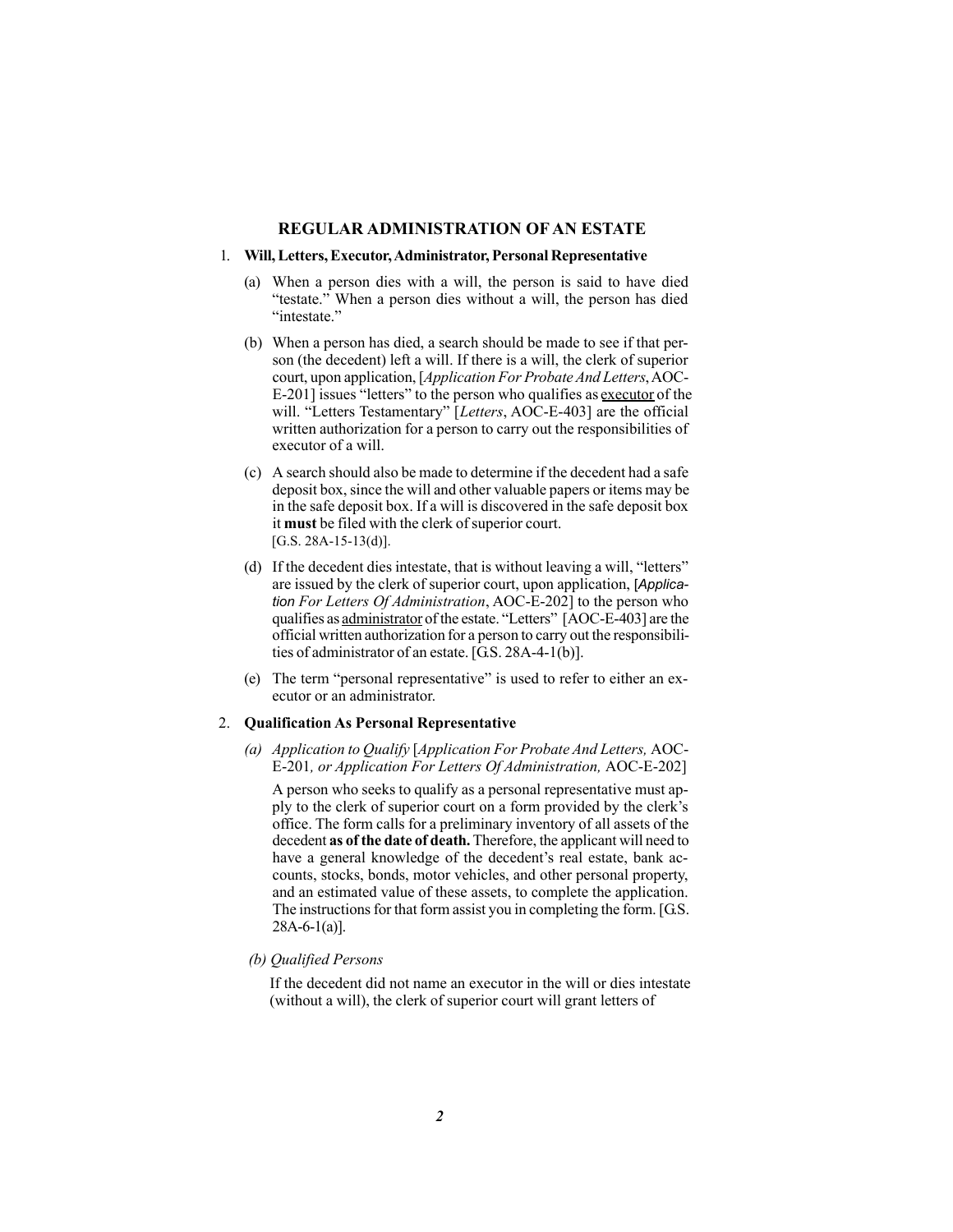administration to a person(s) who applies and is qualified to serve, in the following order:

- (1) The surviving spouse of the decedent;
- (2) Anyone who is to receive property as indicated by the will of the decedent;
- (3) Anyone who is entitled to receive property of the decedent by law in the absence of a will;
- (4) Any next of kin;
- (5) Any creditor to whom the decedent became obligated prior to death;
- (6) Any person of good character residing in the county who applies with the clerk of superior court.
- *(c) Disqualified persons*

No person may serve as a personal representative who:

- (1) Is under 18 years of age;
- (2) Has been adjudged incompetent by the court and remains under such disability;
- (3) Is a convicted felon whose citizenship has not been restored;
- (4) Is a nonresident of this state who has not appointed a resident of the state to accept service of process in all actions or proceedings with respect to the estate;
- (5) Is a corporation not authorized to act as a personal representative in this state;
- (6) Repealed by Session Laws 1999-133, s.1, effective January 1, 2000;
- (7) Has committed acts which by law constitute a forfeiture of the right to serve;
- (8) Is illiterate;
- (9) Is a person whom the clerk of superior court finds otherwise unsuitable;
- (10) Was previously designated as executor of the estate but has renounced that office or otherwise chose not to carry out the duties of the personal representative. [GS. 28A-4-2].
- *(d) Oath/Affirmation* [Oath/Affirmation, AOC-E-400]

 A person qualifying as personal representative must take an oath or make an affirmation to carry out the duties faithfully and honestly. [G.S. 28A-7-1].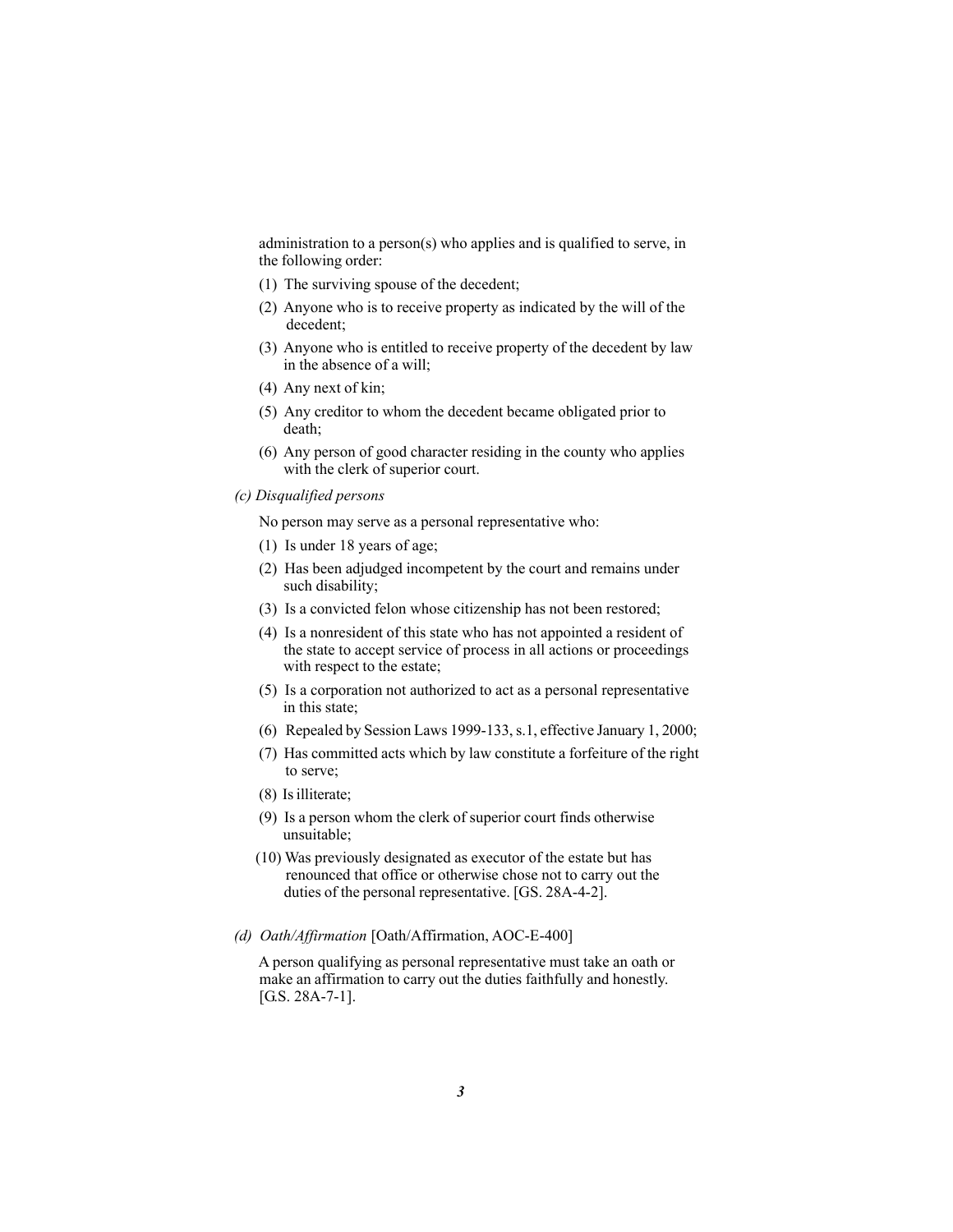*(e) Bond* [Bond, AOC-E-401].

Generally, an executor of a will who is a North Carolina resident is not required to furnish a bond before being authorized to act as executor, unless the will expressly requires that bond be furnished. However, there are exceptions, and the clerk of superior court always has the discretion to require a bond. An administrator of an estate **is** required to furnish a bond unless all the heirs are 18 years of age or older, of sound mind and have filed written waivers [*Waiver Of Personal Representative's Bond*, AOC-E-404] of the bond requirement. However, no bond is required of an administrator, if the administrator is the sole heir. If the sole purpose of the appointment is to bring a wrongful death lawsuit, a bond is not required until immediately prior to the receipt of the wrongful death funds. [G.S. 28A-8-1]. **Bond is required (and cannot be waived) when an administrator is not a North Carolina resident. [See G.S. 28-8-1(b)(6)].** 

- 3. **Authority of Personal Representative** A personal representative is authorized to collect assets, pay claims, and make all disbursements necessary to settle an estate and to distribute the assets in an orderly, accurate and timely manner. Before the personal representative can sell any real property of the decedent's estate to generate cash with which to pay debts of the estate, the personal representative must petition the clerk of superior court for permission to sell such real estate. However, the clerk's approval is not needed if the will expressly directs the executor to sell the real property. [G.S. 28A-13-3, G.S. 28A-15-1, G.S. 28A-17-1].
- 4. **Notice To Creditors** [*Affidavit Of Notice To Creditors*, AOC-E-307] After letters are issued, a personal representative must advertise for creditor's claims against the estate in a newspaper "qualified to publish legal advertisements" which is published in the county where the estate is being administered. If there is no newspaper printed in the county then: (1) the notice must be published in a newspaper of general circulation in the county and posted at the courthouse or (2) a copy of the notice must also be posted at the courthouse and in four (4) other public places in the county. The advertisement must be published once a week for four consecutive weeks, and should state that claims must be filed by a date certain, which is at least three months from the date of first publication or the posting of the notice. Within seventy-five (75) days after the granting of letters, and prior to filing proof of publication with the clerk of superior court's office, the personal representative must also personally deliver or send by first class mail a notice about how, when, and where to file claims against the estate to all creditors who are actually known, or can be discovered upon reasonable investigation. However, no notice need be delivered or mailed with respect to any claim that the personal representative already recognizes as valid and has or will pay the claim. Following publication, a copy of the notice, an affidavit from the newspaper attesting to publication, and as applicable, an affidavit from the personal representative attesting that he or she has mailed or personally delivered the notice, must be filed with the clerk of superior court. [G.S. 28A-14-1, G.S. 28A-14-2].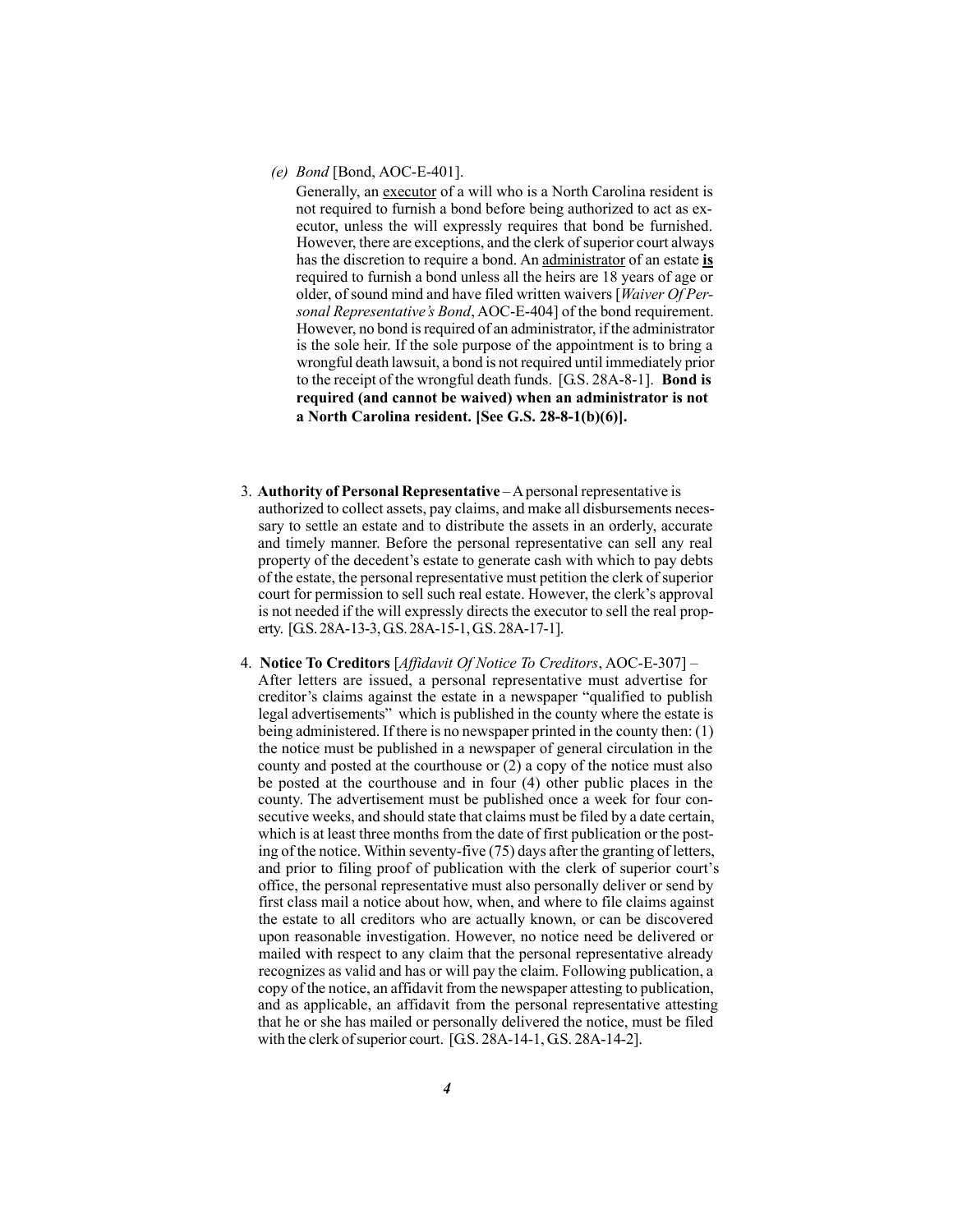- 5. **Filing An Inventory** [*Inventory For Decedent's Estate*, AOC-E-505] Within three (3) months from the date of qualification, the personal representative must file with the clerk of superior court's office an accurate inventory of the estate, giving descriptions and values of all real and personal property of the decedent as of the date of death. The personal representative should obtain copies of signature cards and deposit contracts associated with any joint accounts from the depository financial institution and submit them with the inventory. Clerks may require supporting documentation for the information provided on the inventory. Property discovered later must be reported on a supplemental inventory. [G.S. 28A-20-1, G.S. 28A-20-3]. Income of the estate, property acquired by the estate after the decedent's death, or asset conversations (e.g. sale of real estate or stock, foreclosure of deed of trust, etc.) must be reported on the next accounting. [G.S. 28A-21-1].
- 6. **Year's Allowance** [*Application And Assignment Year's Allowance*, AOC-E-100] – An application for a year's allowance for the surviving spouse and/or dependent child(ren) may be filed with the clerk at any time within one year of the decedent's death. The clerk or magistrate will hold a hearing on the application. The allowance will be entered on the application form by the clerk or magistrate. The allowance will be from cash or personal property or a combination of both, but does not include real estate. The allowance should be paid as a priority claim before any other claims against the estate are paid. The amount of the allowance is \$20,000 for a surviving spouse and \$2,000 for each surviving child of the decedent, assuming the decedent dies on or before 12/31/12. However, if the decedent dies on or after 1/1/13, the amount of the allowance for each child is \$5,000. [G.S. 30-15, G.S. 30-17].
- 7A. **Real Property Rents, Expenses**  Unless real property is willed directly to the estate, title to the land vests in the heirs, and passes outside the administered estate. Accordingly, rents from those properties are not income to the estate, and estate funds may not be used to pay real estate expenses, such as mortgages, taxes, insurance or utilities.

If real property not willed to the estate is needed to pay claims, it can be brought into the estate by filing a special proceeding before the Clerk. [G.S. 28A-17-2].

 7B. **Encumbered/Mortgaged Property** - When items of real personal property are specifically willed to an heir, that heir takes the property subject to any encumbrances theron, and without a right to have assets of the estate discharge the secured obligation. [G.S. 28A-15-3]. This does not limit the remedies of a secured creditor against the heir or the estate if the heir or estate fails to make payment on the encumbrances.

 If items of real or personal property are assets of (titled to) the administered estate and subject to encumbrances, the personal representative may pay the encumbrance, if that is in the best interests of the estate. However, payment of the encumbrance must be taken into account in calculating the division of the estate, and does not increase the share of the distributee of that asset. [G.S. 28A-15-4].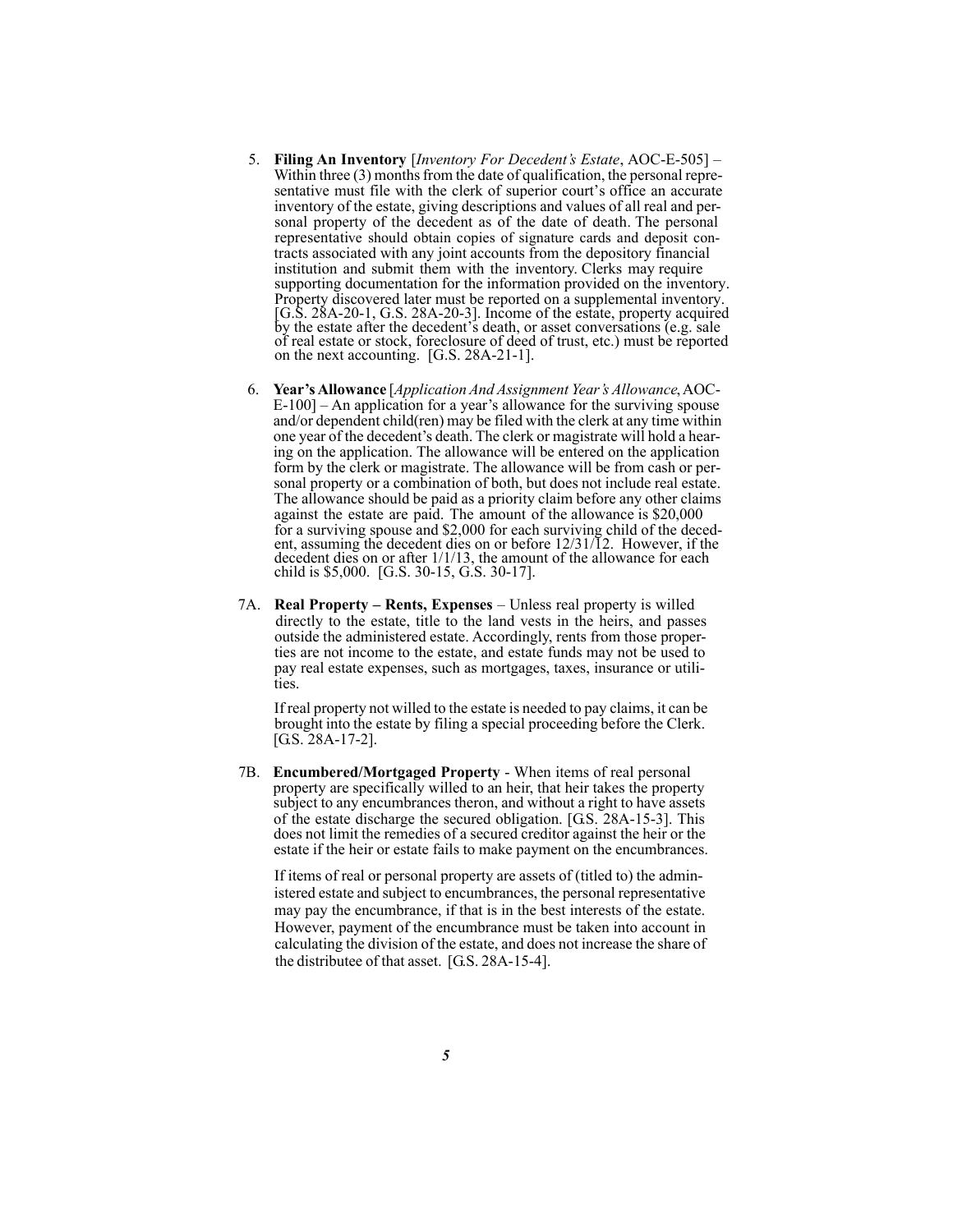- 8. **Claims** All claims against the decedent's estate, which arose before the death of the decedent, other than taxes and claims covered by insurance, must be presented to the personal representative by the date specified in the notice to creditors, or forever be barred. [G.S. 28A-19-3].
	- *(a) Insufficient Funds To Pay All Claims*

If the estate is not sufficient to pay all of the creditors in every class, the In order to determine if there will be sufficient funds with which to pay claims, the personal representative should not pay any claims until after the time for filing claims has expired.

personal representative should pay in full those classes of creditors for which there is sufficient money, starting with those at the top of the priority list as listed in paragraph 8(b). Then the personal representative should distribute the remaining money proportionally among each creditor of the next highest class. [G.S. 28A-19-6].

*(b) Order Of Priority Of Claims*

After payment of the costs and expenses of administration*, including the year's allowance*, the personal representative must pay claims against the estate in the following order: [G.S. 28A-19-6].

- (1) Claims which by law have specific lien on property up to the amount of the value of such property.
- (2) Funeral Expenses. For the estates of decedents dying on or after  $10/1/09$ , funeral expenses of up to \$3,500. For the estates of decedents dying on or after 10/1/09, the funeral expense priority is immediately followed by a new priority of up to \$1,500 for cost associated with the purchase of a burial site and gravestone. (The balance of funeral expenses, above the level of the preferences set in this paragraph, has no preference, and should be paid as all other claims in  $\#8$ below.)
- (3) All dues, taxes and other claims with preference under federal law.
- (4) All dues, taxes and other claims with preference under the laws of the State of North Carolina or under the laws of local governments in North Carolina.
- (5) Judgments of any court of competent jurisdiction within the state, docketed and in force, to the extent to which the judgments were liens on the property of the decedent at the time of death, and Medicaid claims filed under G.S. 108A-70.5.
- (6) Wages due any employee of the decedent for a period of not more than twelve (12) months immediately preceding the death of the decedent; the cost of any medical services received during the twelve (12) months preceding the death of the decedent; and the cost of necessary drugs and all other medical supplies incurred during the **last** illness of the decedent (not to exceed 12 months).
- (7a) Claim for equitable distribution.
- (7b) Farm operation expenses through harvest under G.S. 28A-13-4.
- (8) All other claims (for example, credit card debt).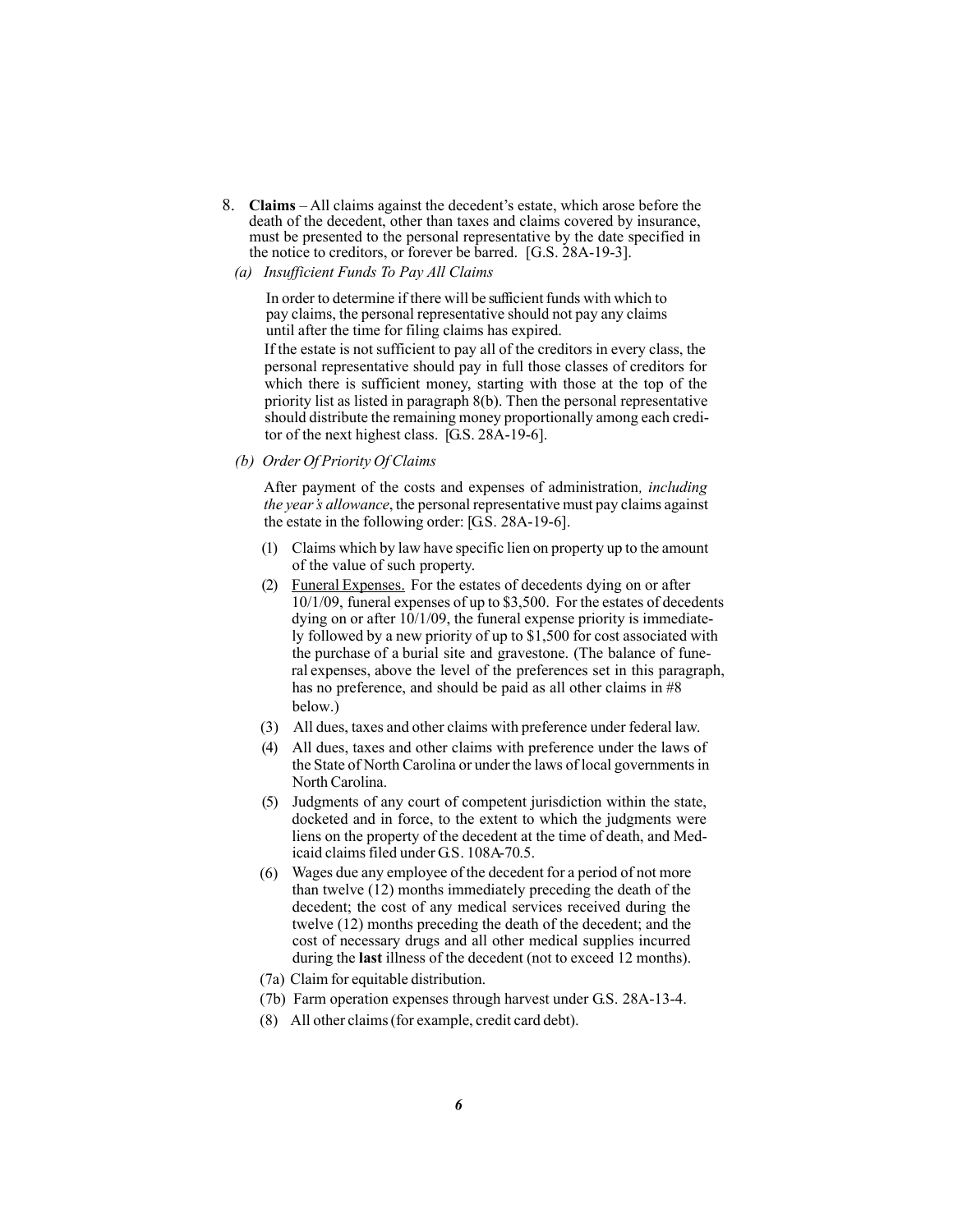9. **Filing Individual And Estate Tax Returns** – Income tax returns for the decedent must be filed for the year in which the death occured. Both North Carolina [G.S.105-32.5] and the federal government impose an estate tax on certain estates.

If the estate is of sufficient value under federal tax law, the personal representative must file a federal estate tax return within nine (9) months after the date of death, regardless of the time of qualification. In addition, state estate taxes may be due and state and federal fiduciary income tax returns may also be required. Following qualification, the personal representative should promptly contact state and federal tax offices or a tax professional to determine what tax information should be filed with those offices. Relevant tax forms used in settlement of the estate may be obtained from the North Carolina Department of Revenue at 1-877-252-3052 [G.S. 105-23]. If estate tax returns are filed, the personal representative should obtain closing letters from the taxing authorities and file copies with the clerk.

If no federal or state taxes are due, the personal representative must provide the clerk of court with a certification that estate or inheritance taxes are not due [*Estate Tax Certification (For Decedents Dying On Or After 1/1/99*, AOC-E-212 *or Inheritance And Estate Tax Certification (For Decedents Dying Prior to 1/1/99,* AOC E-207] or a certificate furnished by the North Carolina Secretary of Revenue, stating the estate tax liability has been satisfied in full.

- 10. **Commissions** The personal representative may receive a commission for handling the estate. If the will does not establish the amount or method of compensation, or if there is no will, the clerk of superior court may, in his discretion, allow a commission of **up to** five percent (5%) of the estate receipts and disbursements. The clerk will consider the time, responsibility, trouble and skill involved in the management of the estate. Commissions to personal representatives are accounted for as costs and expenses of administration. The personal representative should petition the clerk for approval of a commission before making distribution. [G.S. 28A-23-3].
- 11. **Attorney's Fees** The personal representative may choose to hire an attorney to represent the estate. However, the funds of the estate may not be used to pay the attorney's fees unless the clerk finds that the fee is reasonable. Unless the attorney's services are beyond the normal scope of estate administration, the attorney's fees allowed may reduce the amount of the personal representative's commission. *Not all attorney's fees may be approved by the clerk and if not allowed, the personal representative will be personally responsible for the attorney's fees.*
- 12. **Distribution Of Assets** After paying the costs of administration, taxes and other valid claims against the estate, the personal representative must distribute the remaining assets of the estate in accordance with the will, or, if none, in accordance with the Intestate Succession Act, (Chapter 29 of the General Statues).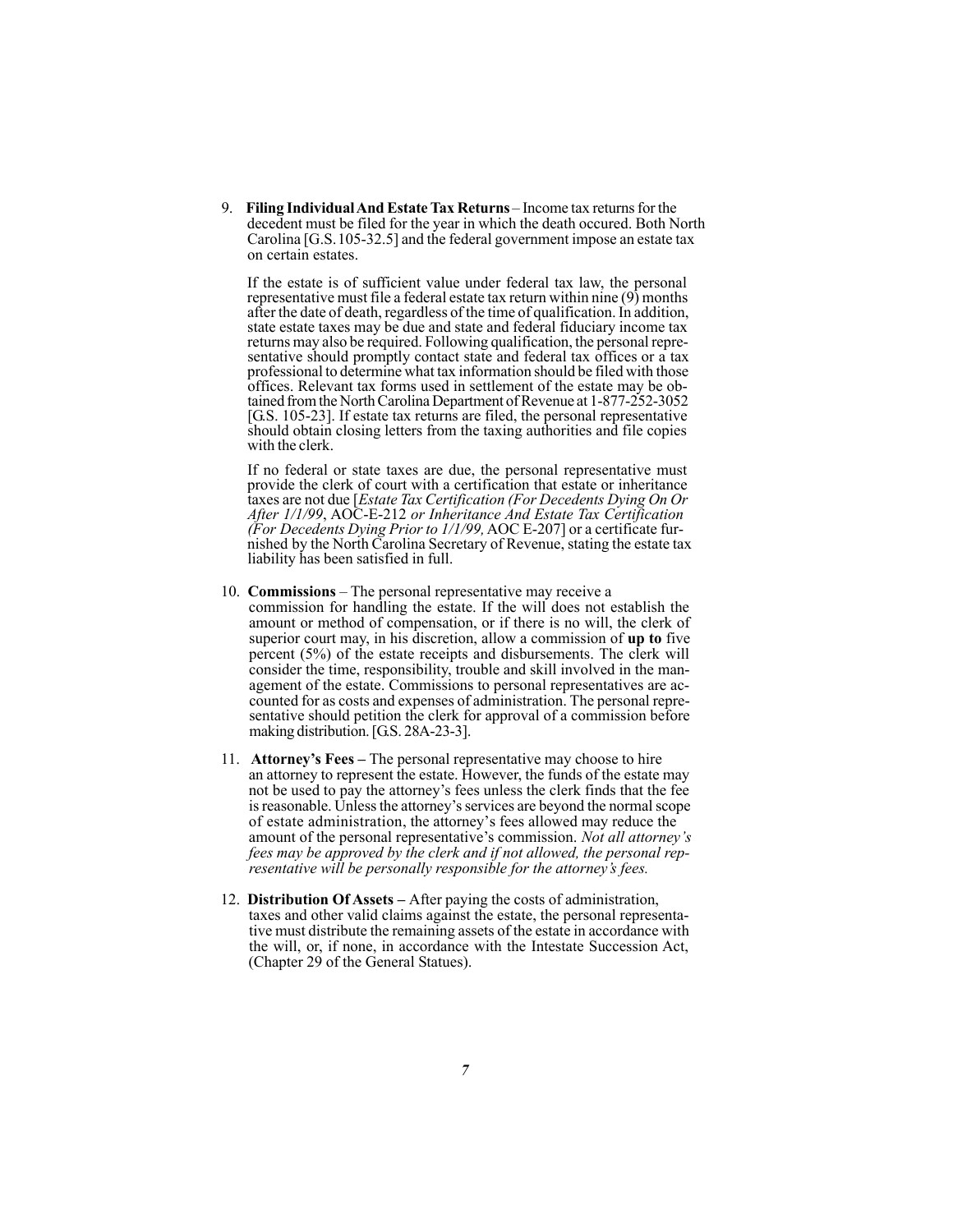If general bequests of money (those not payable out of a specified fund) are set forth in the will, yet there is not enough cash or other personal property within the administered estate to pay all such bequests, the personal representative should prorate the amount available among all similarly situated recepients of general bequests [G.S. 28A-15-5]. The per sonal representative should obtain receipts from all distributees.  $[G.S. 28A-22-1]$ .

#### 13. **Accounting:**

*(a) Inventory*

See page 5, paragraph 5.

*(b) Final Accounting*

The personal representative **may** file a final accounting after the date specified in the notice to creditors if all claims have been paid or otherwise satisfied. [G.S. 28A-21-2(b)]. The personal representative **must** file a final accounting within one year of the date on which he or she qualified to serve unless the clerk of superior court has granted an extension of time for good cause. [G.S. 28A-21-2(a)]. If an extension has been granted, an annual accounting must be filed within one year of the date of qualification.

*(c) Annual Accounting*

The personal representative **must** file annual accounting no later than one year from the date on which he or she qualified to serve. If the estate is not finalized within one year, then an annual accounting must be filed every year thereafter until the final accounting is filed. [G.S. 28A-21-1]. The personal representative must file a request for the estate to remain open and file an annual account.

*(d) Proof*

All accountings must be accompanied by cancelled or imaged checks or other proof satisfactory to the clerk for all disbursements and distributions, and for all balances held or invested. (Example, detailed bank statements showing balance held.) [G.S. 28A-21-1].

*(e) Contents Of Accountings*

Accountings filed with the clerk of superior court must be signed under oath and contain:

- (1) The period which the account covers and whether it is an annual accounting or final accounting;
- (2) The amount and value of the property of the estate according to the inventory and appraisal, or according to the previous accounting; the manner and nature of any investments; the amount of income and additional property received during the accounting period; and all gains or losses from the sale of any property or otherwise;
- (3) All payments, charges, losses, and distributions;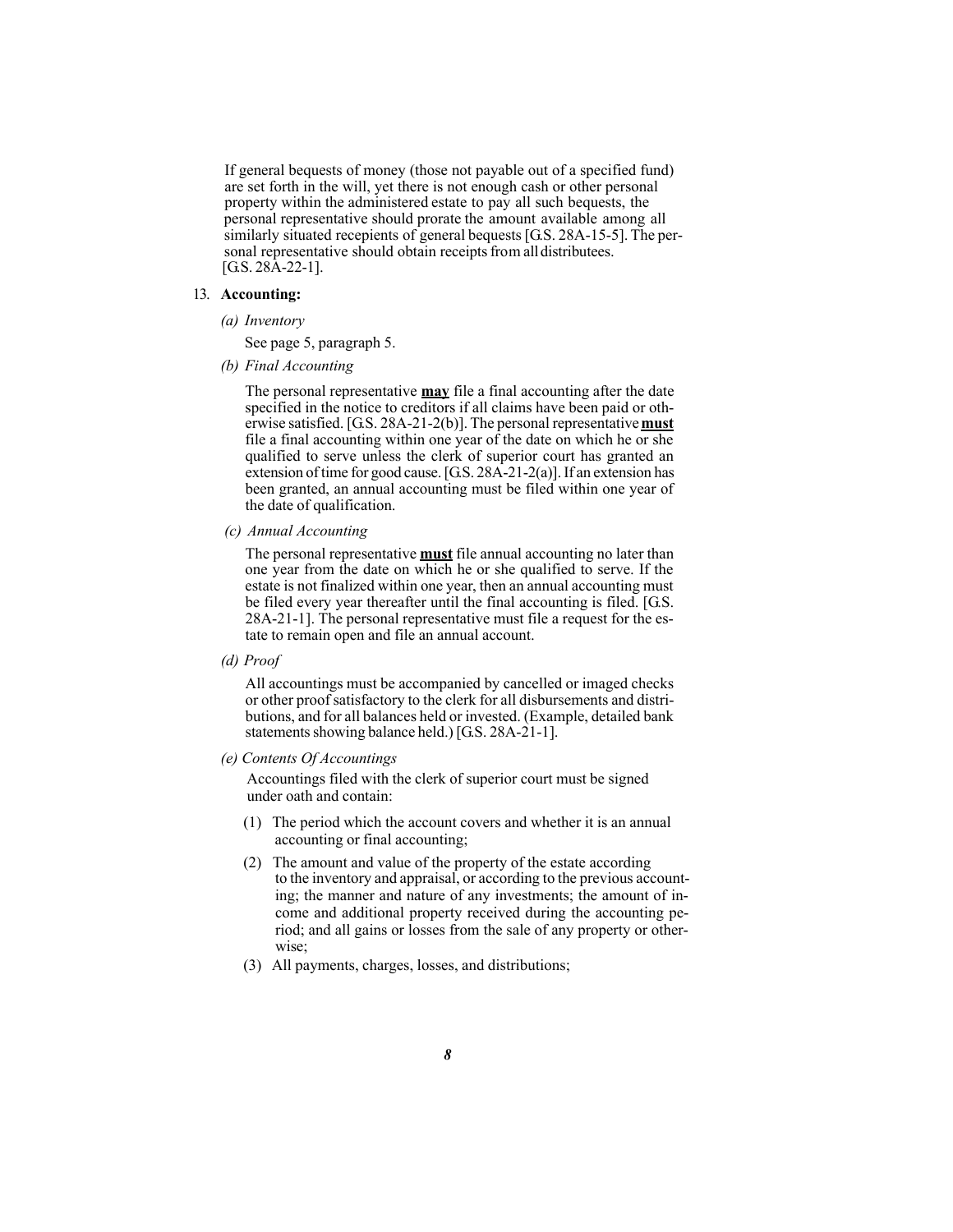- (4) The property on hand constituting the balance of the estate, if any;
- (5) Any other facts and information determined by the clerk to be necessary to an understanding of the account. [G.S. 28A-21-3, G.S. 8A-21-1].
- *(f) Accounting for Wrongful Death Proceeds*

After the completion of a wrongful death lawsuit, the personal representative must be bonded before receiving the wrongful death proceeds and must file a separate accounting concerning the wrongful death proceeds. [In re: Estate of Parish 143 N.C. App 244 (2001). Under G.S. 28A-18-2, the proceeds may only be used to pay certain designated expenses, and **the balance can only be distributed to heirs of the decedent under the Intestate Succession Act (Chapter 29 of the General Statutes), regardless of whether or not there is a will**. The authorized expenses are:

- Reasonable and necessary expenses of bringing the suit, and attorney fees
- Burial expenses of the deceased
- Medicare reimbursement [Cox v. Shalala, 112 F. 3rd 151(4th Cir., 1997)]
- Reasonable hospital and medical expenses (not exceeding \$4,500) incurred as a result of the injury resulting in death. (**Note**: The amount applied to hospital and medical expenses may not exceed 50% of the total recovery, less attorney fees). (**Note**: This amount is separate and in addition to any Medicaid reimbursement.)
- 14. **Discharge Of The Personal Representative**  When the clerk of superior court approves the final account, the clerk will enter an order discharging the personal representative from further liability in the estate. [G.S. 28A-23-1].
- 15. **Removal, Contempt, Jail**  If the personal representative fails to account as required, or if he or she renders an unsatisfactory account, the clerk of superior court may issue an order for the personal representative to appear and show cause as to why he or she failed to file an inventory or account. If, within 20 days after service of such an order, he or she does not make the required filing, the clerk may have the sheriff serve the personal representative with an order of contempt and commitment, and the sheriff will place the personal representative in the county jail until he or she complies with the order. The personal representative shall be personally liable for all costs associated with such proceedings. The clerk may also remove the personal representative and appoint someone else to complete the administration of the estate. [G. S. 28A-21-4, G. S. 28A-9-1].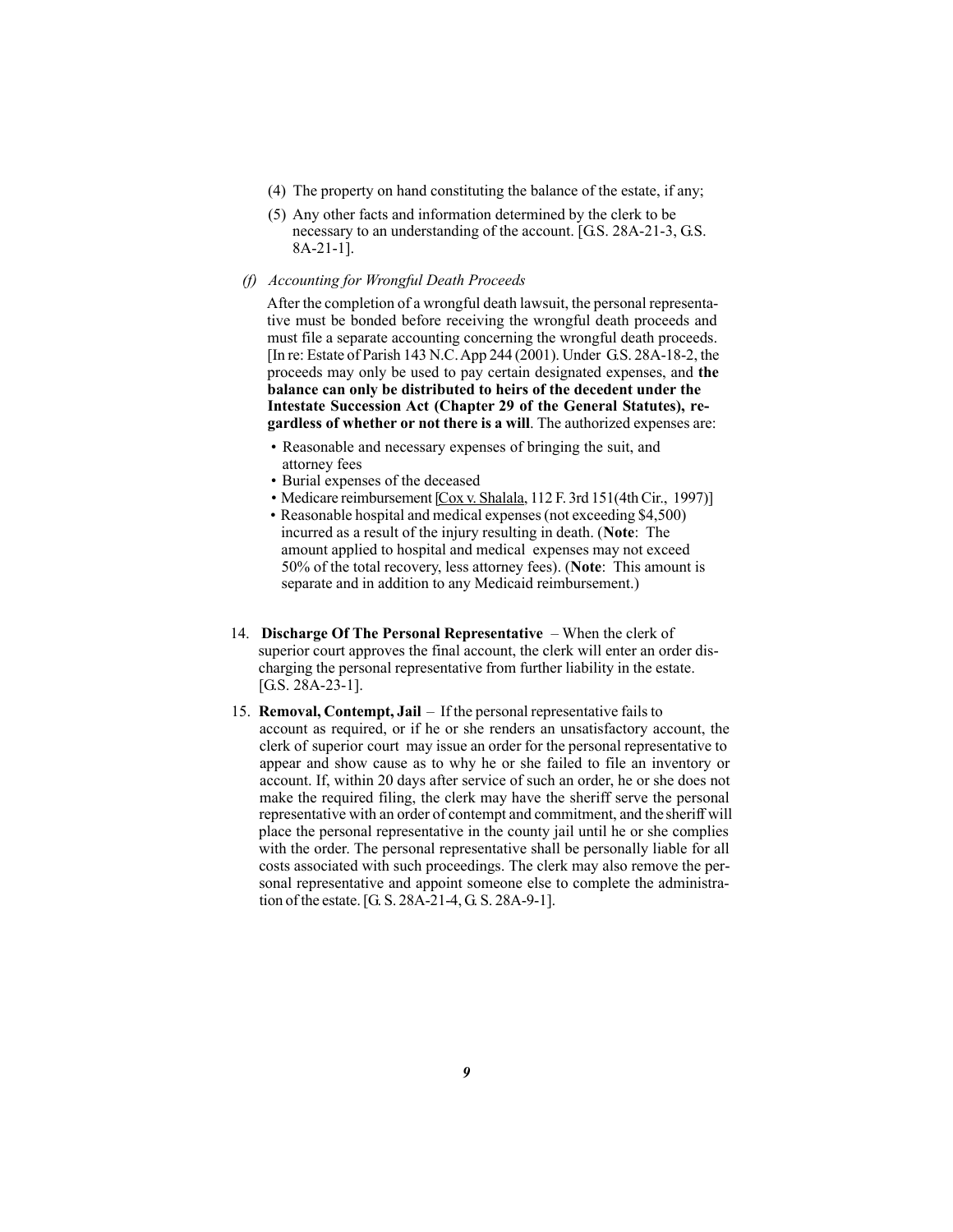## **SMALL ESTATES – COLLECTION BY AFFIDAVIT**

If no application for appointment of a personal representative is pending or has been granted, the following simplified procedure may be used after thirty (30) days from the decedent's death:

| if the decedent died on                                                                                                                                            | lif the decedent died on                                                                                                                                                                                                                                                                                                                                                                        | if the decedent died on                                                                                                                                                                                                                                                                                 |
|--------------------------------------------------------------------------------------------------------------------------------------------------------------------|-------------------------------------------------------------------------------------------------------------------------------------------------------------------------------------------------------------------------------------------------------------------------------------------------------------------------------------------------------------------------------------------------|---------------------------------------------------------------------------------------------------------------------------------------------------------------------------------------------------------------------------------------------------------------------------------------------------------|
| or before $9/30/09$ , and                                                                                                                                          | or after $10/1/09$ , and                                                                                                                                                                                                                                                                                                                                                                        | or after $1/1/12$ , and                                                                                                                                                                                                                                                                                 |
| if the value of the de-<br>cedent's personal pro-<br>perty, less liens and<br>exceed \$10,000<br>$1520,000$ if the survi-<br>ving spouse is the col-<br>property). | if the value of the de-<br>cedent's personal pro-<br>perty, less liens and<br>encumbrances does not encumbrances does not<br>exceed \$20,000<br>$1\$ 30,000 if the survi-<br>ving spouse is the col-<br>lector and the sole heir lector and the sole heir<br><i>or devisee]</i> (regardless   <i>or devisee]</i> (regardless<br>of the value of any real of the value of any real<br>property). | if the value of the de-<br>cedent's personal pro-<br>perty, less liens,<br>encumbrances, and<br>spousal allowance<br>does not exceed<br>\$20,000 $\frac{330,000}{f}$<br>the surviving spouse is<br>the collector and the<br>sole heir or devisee]<br>(regardless of the value<br>of any real property). |

[G.S. 28A-25-1]:

- 1. **Affidavit For Collection** [*Affidavit For Collection Of Personal Property Of Decedent*, AOC-E-203] – An executor, heir, or creditor of the decedent, or the public administrator of the county, may file an affidavit with the clerk of superior court on a form provided by the clerk's office, requesting authorization to proceed with collection and administration of the estate. [G.S. 28A-25-1(a), G.S. 28A-25-1.1(a)]. **NOTE**: If a sale of real estate by the heirs is foreseeably necessary or desirable, a formal administration with notice to creditors is probably necessary.
- 2. **Distribution Of AssetsAnd Payment Of Claims** Upon filing the affidavit with the clerk of superior court, the person making the affidavit is authorized to proceed with collection of the decedent's personal property and with distribution of the property in the following order of priority:
	- (1) Payment of the year's allowance of the surviving spouse and child(ren), if any;
	- (2) Payment of debts and claims against the estate in the order set out in paragraph 8(b) of the section of this pamphlet dealing with Regular Administration Of An Estate;
	- (3) Distribution of the remainder of the personal property, if any, to the persons entitled to it by the will, or, if no will exists, to the persons specified by the Intestate Succession Act (Chapter 29 of the General Statutes). [G.S. 28A-25-3(a)(1)].
- 3. **Closing Affidavit** [*Affidavit Of Collection, Disbursement And Distribution*, AOC-E-204] – After the distribution has been completed, an affidavit must be filed with the clerk of superior court showing collection, disbursement and distribution of the personal property. This closing affidavit must be filed within ninety (90) days after the date of filing of the qualifying affidavit, unless the clerk has granted an extension of time. [G.S. 28A-25-3(a)(2)].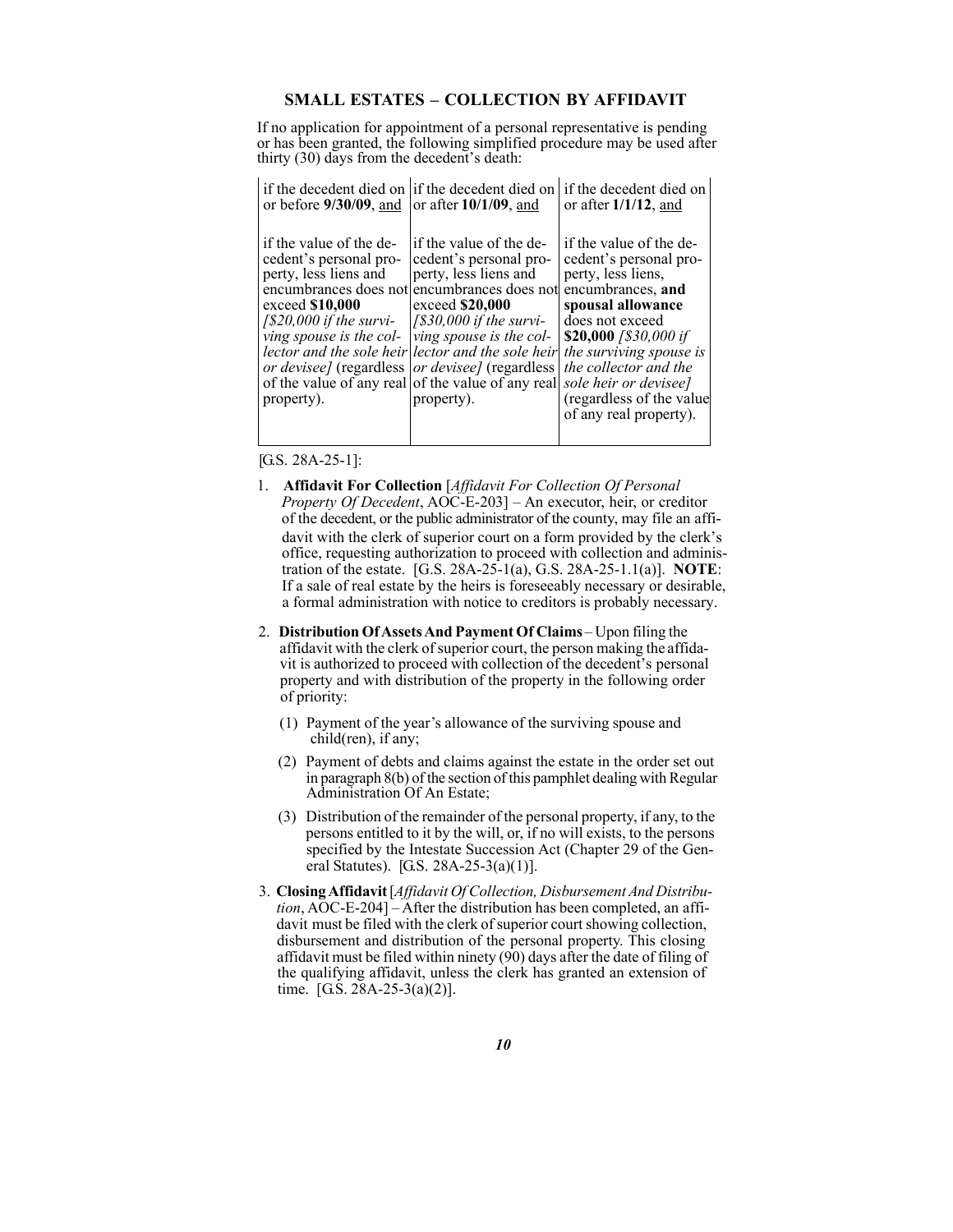#### **SUMMARY ADMINISTRATION**

The surviving spouse of a decedent who died with or without a will may petition the clerk of superior court for an order of summary administration if the spouse is the sole heir or devisee of the decedent. An order of summary administration will permit the spouse to proceed with the collection and distribution of the decedent's property without the formality of regular administration. By obtaining the order, the *surviving spouse assumes all liabilities* of the decedent to the extent of the value of the property received. **NOTE**: Fees are collected when the petition is filed. If a sale of real estate by the surviving spouse is foreseeably necessary or desirable, a formal administration with notice to creditors is probably necessary. [Article 28 of Chapter 28A of the General Statutes].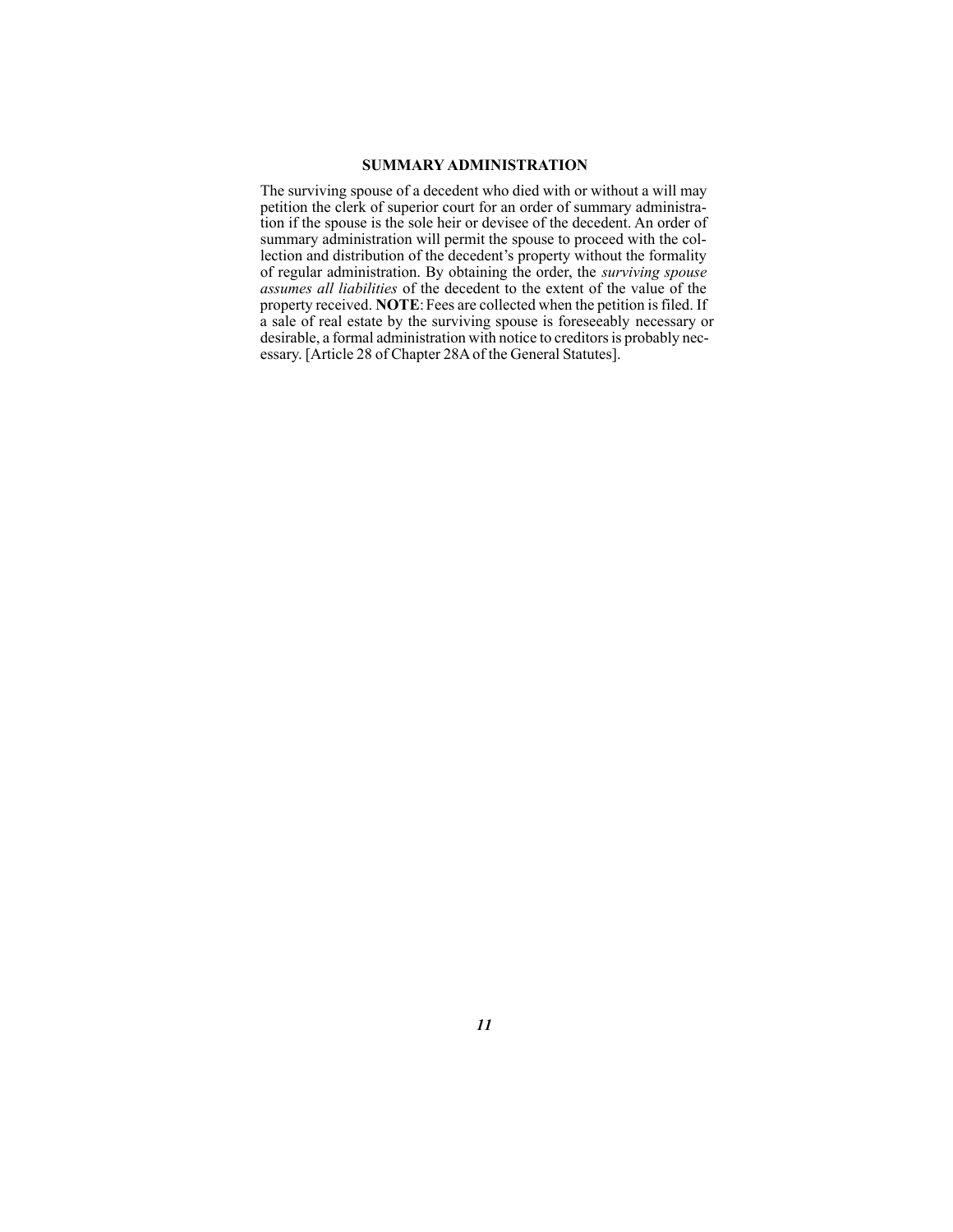| Name Of Decedent                                                                                                                                                                                                                                                                                                                                                                                                                                                                                                                                                                                                                                                                                                                                                                              |                                        |        | Social Security Number                                                                                                                                                                                                                                                                                                                                                                                           |  |
|-----------------------------------------------------------------------------------------------------------------------------------------------------------------------------------------------------------------------------------------------------------------------------------------------------------------------------------------------------------------------------------------------------------------------------------------------------------------------------------------------------------------------------------------------------------------------------------------------------------------------------------------------------------------------------------------------------------------------------------------------------------------------------------------------|----------------------------------------|--------|------------------------------------------------------------------------------------------------------------------------------------------------------------------------------------------------------------------------------------------------------------------------------------------------------------------------------------------------------------------------------------------------------------------|--|
| File No.                                                                                                                                                                                                                                                                                                                                                                                                                                                                                                                                                                                                                                                                                                                                                                                      |                                        |        | Date Of Death                                                                                                                                                                                                                                                                                                                                                                                                    |  |
| Name Of Executor-Administrator                                                                                                                                                                                                                                                                                                                                                                                                                                                                                                                                                                                                                                                                                                                                                                |                                        |        | Date Qualified                                                                                                                                                                                                                                                                                                                                                                                                   |  |
| Name Of Attorney                                                                                                                                                                                                                                                                                                                                                                                                                                                                                                                                                                                                                                                                                                                                                                              |                                        |        | Telephone No.                                                                                                                                                                                                                                                                                                                                                                                                    |  |
| <b>Bond</b><br>S                                                                                                                                                                                                                                                                                                                                                                                                                                                                                                                                                                                                                                                                                                                                                                              | Name Of Surety (Bonding Company, etc.) |        |                                                                                                                                                                                                                                                                                                                                                                                                                  |  |
| Date Inventory Due                                                                                                                                                                                                                                                                                                                                                                                                                                                                                                                                                                                                                                                                                                                                                                            | Date Inventory Filed                   |        | Date Of Annual Account(s)                                                                                                                                                                                                                                                                                                                                                                                        |  |
| Date Final Account Due                                                                                                                                                                                                                                                                                                                                                                                                                                                                                                                                                                                                                                                                                                                                                                        |                                        |        | Date Final Account Filed                                                                                                                                                                                                                                                                                                                                                                                         |  |
| Will probated<br>⊢∃<br>Lock box searched<br>Estate bank account opened<br>Bank No.<br>Signature cards on bank accounts of<br>decedent delivered to clerk<br>Application for spouse's and<br>child(ren)'s allowance(s) filed<br>Motor vehicle titles transferred<br>Stock certificates and other titles<br>transferred<br>$\perp$<br>Insurance, retirement, I.R.A funds,<br>etc., if payable to the estate, collected<br>ப<br>Notice to creditors published and<br>mailed, and affidavits of publication<br>and mailing filed<br>Funeral expenses, medical expenses<br>and other claims paid<br>Court's approval, if required, obtained<br>to sell real property to create assets<br>with which to pay claims<br>Federal and State Income tax returns<br>filed for decedent and for the estate |                                        | $\Box$ | Estate tax certification (AOC-E-212 or<br>207) filed with the Clerk; or Federal<br>and State estate tax returns filed,<br>closing letter received and a copy filed<br>with the clerk<br>Remaining assets distributed to heirs<br>and receipts obtained<br>Accounting of wrongful death proceeds<br>filed<br>Notice of Discharge sent by principal<br>to bonding company, if applicable<br>Other: $\qquad \qquad$ |  |
|                                                                                                                                                                                                                                                                                                                                                                                                                                                                                                                                                                                                                                                                                                                                                                                               |                                        | 12     |                                                                                                                                                                                                                                                                                                                                                                                                                  |  |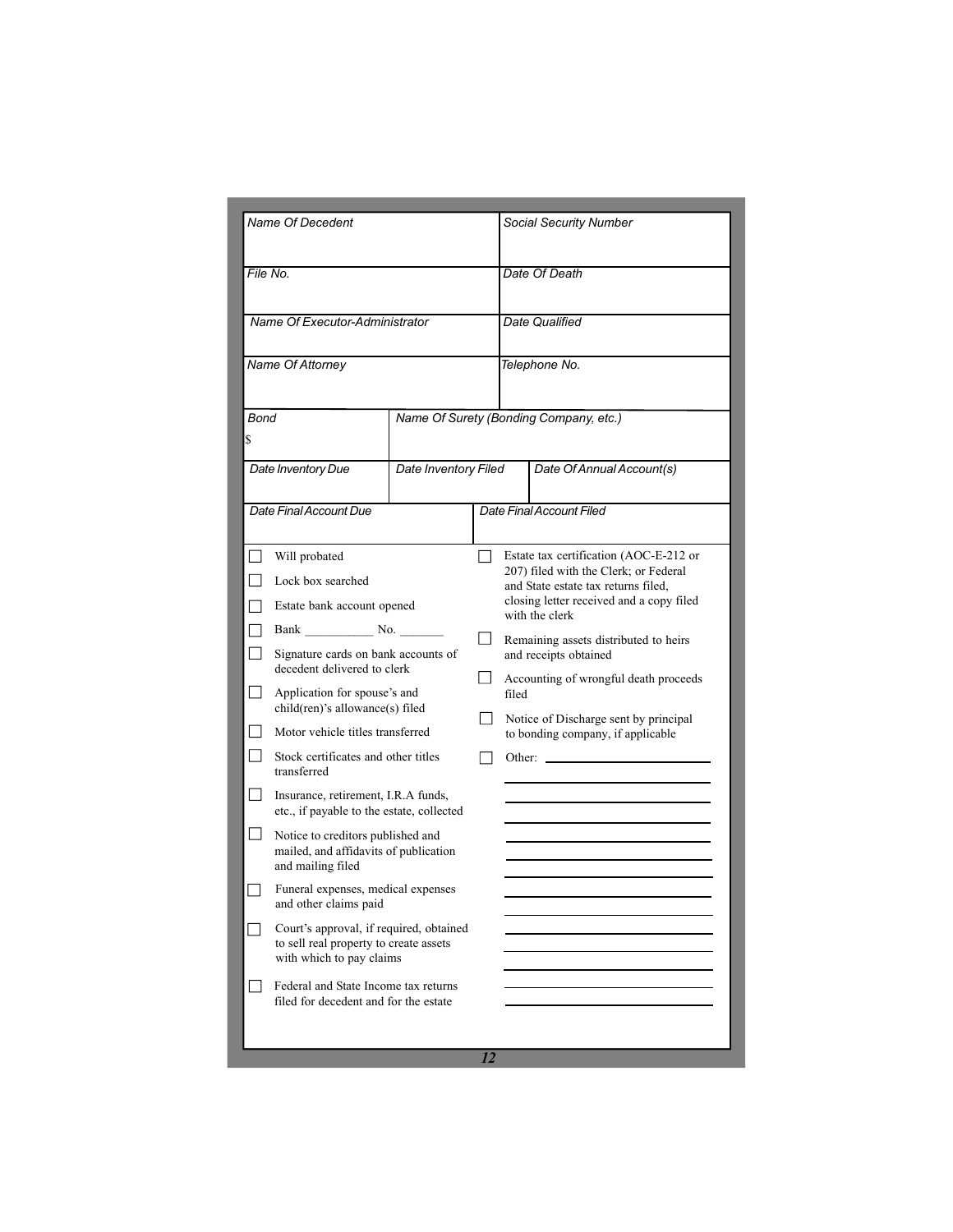